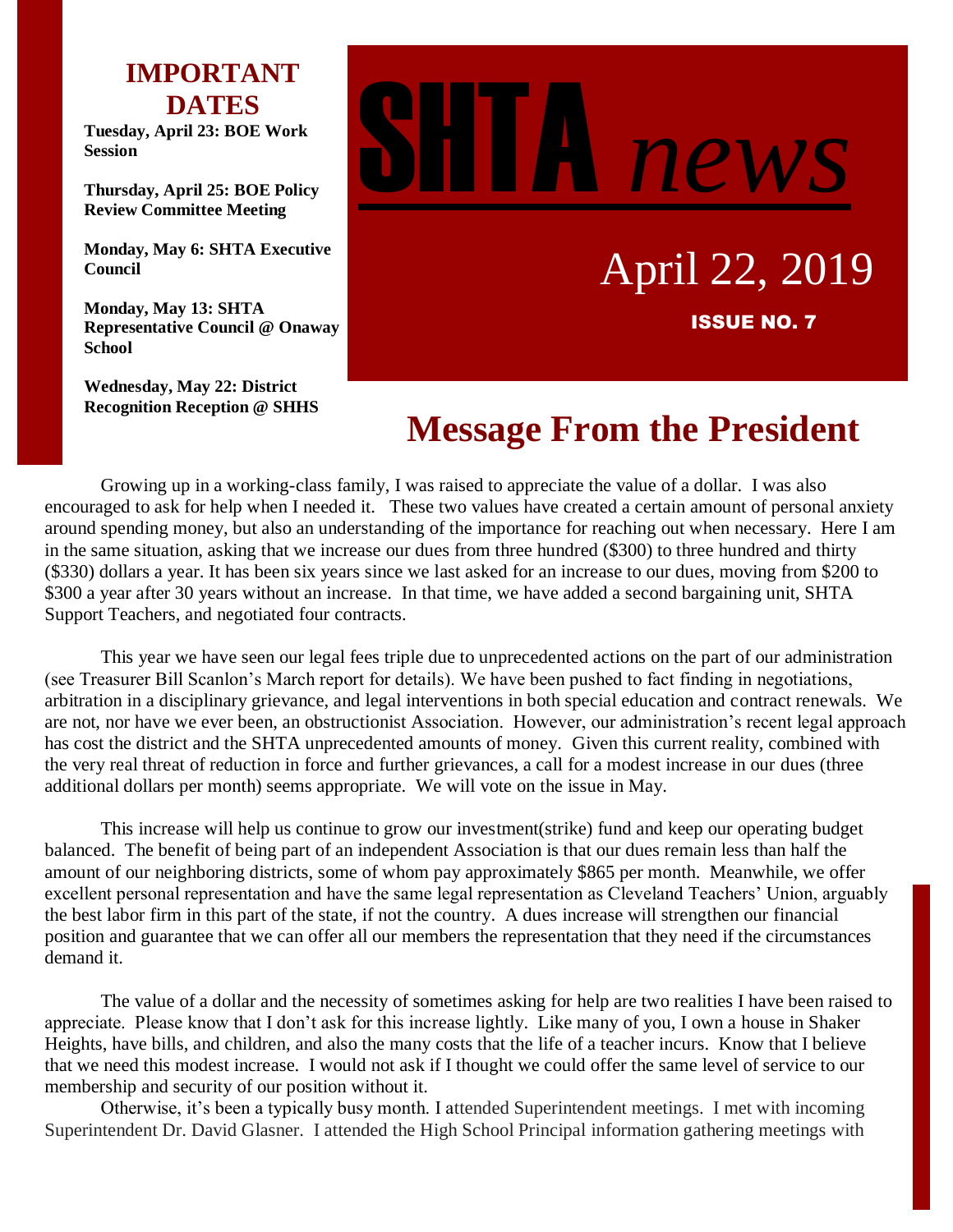"Finding Leaders". I spoke with *The Washington Post* and *IdeaStream* reporters about equity issues in the district. I attended the Insurance Committee Meeting with Personal Rights & Responsibilities Chairperson Mike Sears and Past President Rebecca Thomas. I assisted with a personnel issue. I updated the *[SHTA Facebook](https://www.facebook.com/Shaker-Heights-Teachers-Association-205703666106954/)* page with Publications Editor Andrew Glasier and the *[CCES Facebook](https://www.facebook.com/groups/CuyahogaEducators/)* page. I communicated with Interim Superintendent Dr. Stephen Wilkins. I communicated with Human Resources Director Dr. Lois Cavucci. I assisted on job share and reduced time issues. I assisted on an ongoing Resident Educator issue with Mike Sears. I assisted with FMLA and leave issues. I asked Negotiations Team Member and Head High School Representative James Schmidt to revive work on our Sick Day Transfer program. I spoke with members of the Batchelder Group, a lobbying firm from Columbus, who were seeking information on educational issues in Northeastern Ohio. I worked on Special Education Issues. I talked to Dr. Erin Herbruck about the High School Principal Search and asked High School Representative Aimee Grey to be the Association representative for the interviews.

On a very positive note, the SHTA was awarded the Ohio School Public Relations Association's "Friend of Education Award" for our work on creating, holding and collaborating on the vigil honoring Aisha Fraser. I attended the award luncheon Thursday, April 11, at the Renaissance Westerville-Polaris Hotel with SHTA Secretary Darlene Garrison and SHTA Woodbury member Jackie Conway-Scanlon. The nomination for the award submitted by Shaker's Communications Departments is printed here:

*On Saturday, November 17, 2018, Aisha Fraser, a much-beloved Shaker Heights Schools sixth grade teacher and Shaker Heights High School alum, was brutally murdered by her estranged husband. Our entire community students, her fellow staff members at Woodbury Elementary School, families, residents across the City and beyond—were shocked and deeply saddened by her loss. Only three days after her death, the Shaker Heights Teachers Association (SHTA), the collective bargaining unit for Shaker Heights Schools teachers, organized a beautiful candlelight vigil to honor Ms. Fraser. The vigil was open to the entire Shaker Heights Community. More than 1,000 students, teachers, friends of Ms. Fraser and community members joined the SHTA's solemn, moving tribute to Ms. Fraser, who was such a lovely, caring, kind-hearted human being. The Communications office provided support to the SHTA to promote the vigil, though the entire event was planned and executed by the SHTA.*

*Organizing this type of event goes well beyond the expectations of Shaker Heights Schools teachers, however, the SHTA membership is truly remarkable. Their collaboration and desire to host a fitting celebration of Ms. Fraser's life for our entire Shaker Heights community was nothing short of extraordinary. The video of the vigil was watched approximately 9,000 times and the social media video montage of the vigil, which Communications created and posted on Facebook was viewed 11,000 times and shared 195 times.*

This was truly a wonderful award and I would not have accepted it on behalf of the SHTA without Darlene and Jackie there. They both represent the Woodbury community and its extraordinary response to the loss of Aisha during this seemingly insurmountable tragedy. Darlene and Jackie represent the best of us, and it was an honor to accept this award alongside them in memory of Aisha.

Once again, it is an honor to serve as President of the Shaker Heights Teachers' Association. I believe we are making a positive difference in the lives of our colleagues, our students, and our community. I look forward to continuing our work together. Please contact me if you have any questions or concerns at [morris\\_j@shaker.org](mailto:morris_j@shaker.org) or at 216-295-6033.

*Respectfully submitted, John Morris*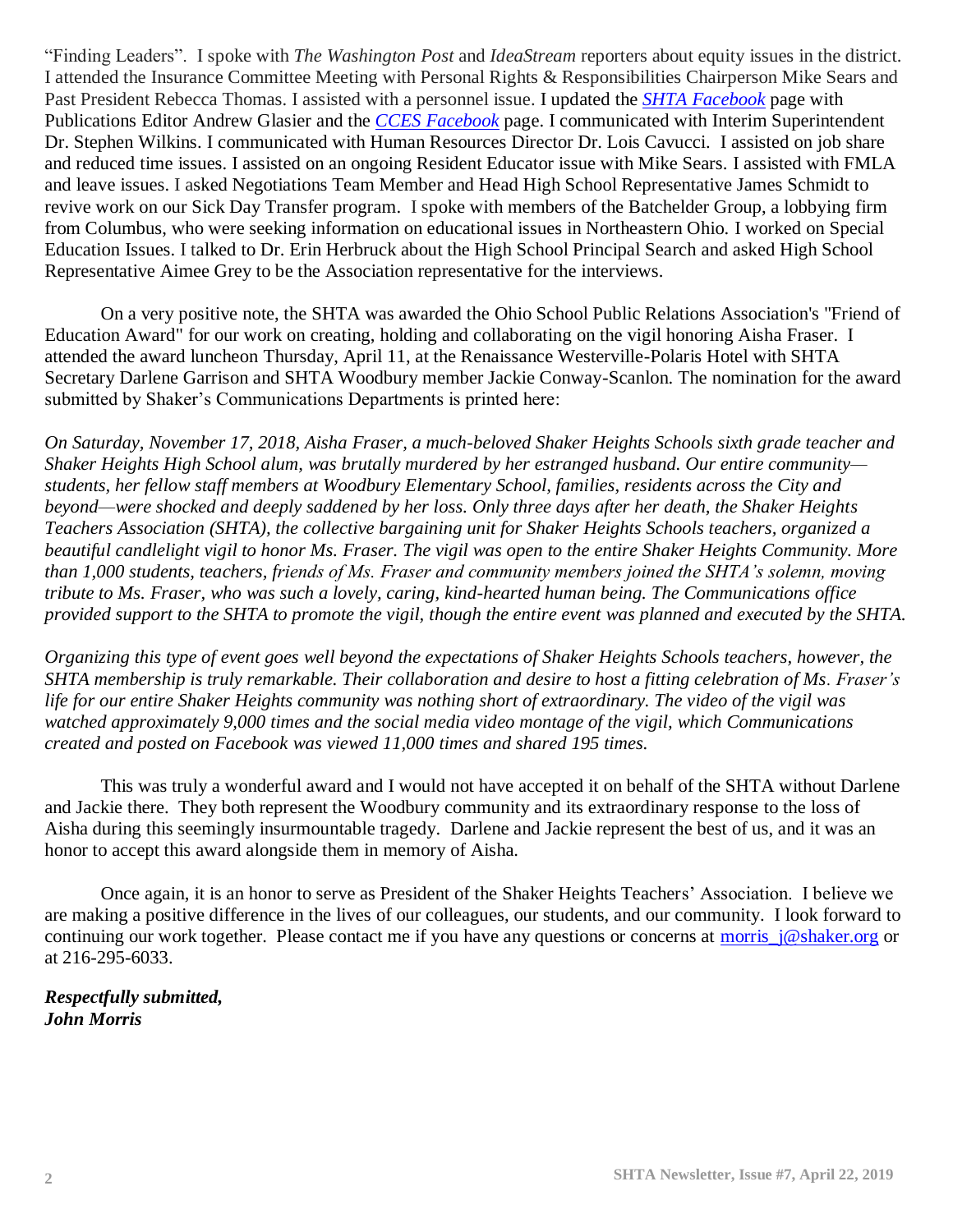## **VICE PRESIDENT'S REPORT**

I hope that everyone had a restful spring break. It is hard to believe there are just over 30 school days left this year. Before the school year ends, take a moment to reflect on all the wonderful work you have done for the benefit and success of our students. During this hectic time of constant testing, remember that it is the relationships that you have developed and fostered this year with your students that they will remember and take with them as they grow and mature.

**Congratulation to Jaclyn Abrams, Alison Bradford, Jessica Chumney, Daniel DeJohn, Jenifer Halapy, Meryl Haring, Kara Horvat, Sarah Kelley, Katherine Klimek, Anne Krzywicki, Justin Lockhart, Marie Marschall, Mitchell Moisio, Anjali Rao, Robert Senor, Stephanie Smith, Zheng Tang, and Kristina Walter.** They have been awarded a Continuing Contract from the district. They have put forth great effort to earn this distinction. Make sure you take the time to come to the District Recognition Reception will be on Wednesday, May 22, 2019 in the High School's Upper Cafeteria at 3:45 p.m. to celebrate their achievement.

I encourage recipients of SHTA Fellowship Grants to submit receipts for reimbursement. Please be aware, no reimbursement will be made over the summer break. The deadline for reimbursement will be the end of September 2019.

Please continue to help and support each other. If you have any questions for me feel free to contact me at 295- 4692.

*Respectfully submitted, Matthew Zucca*

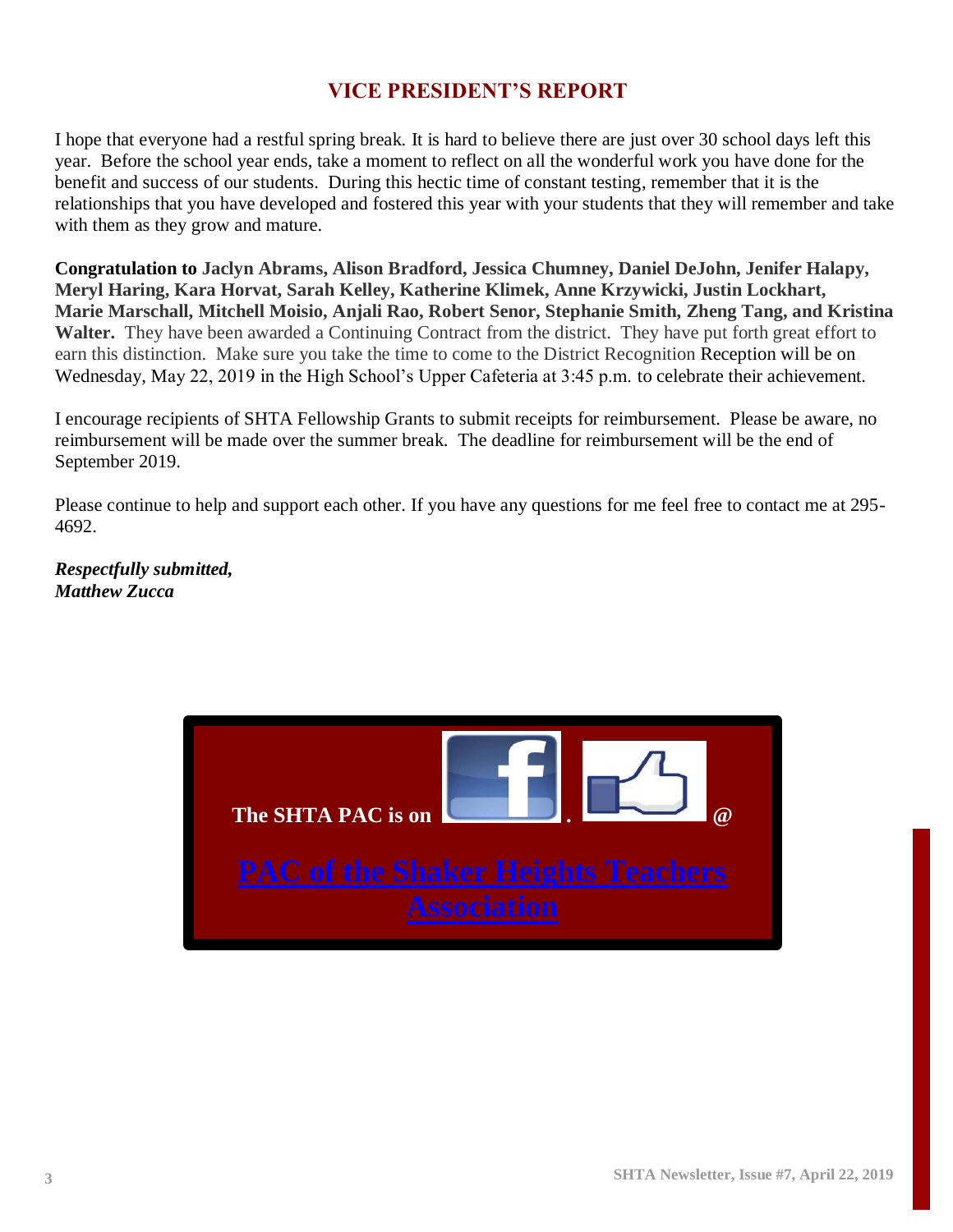## **TREASURER'S REPORT**

The Investments Committee (Todd Keitlen, Matt Zucca, Chante Thomas-Taylor, and myself) are meeting with our Edward Jones advisor next week to look over the SHTA investments.

Next month's Representative Council meeting (May 14<sup>th</sup>) is when the Representatives will be discussing the 2018-19 SHTA budget and sending it to the membership for approval. A preliminary budget was distributed to the Representatives at April's meeting to take back to their buildings for discussion. If you have any concerns please let your head building Representative know, so it can be communicated at May's Representative Council Meeting. Or you are welcome to email/call me directly ( $\frac{\text{scanlon}}{\text{w@shaker.org}}$  ext.6296).

At April's Representative Council meeting a dues increase of \$30/year was brought up. This would take our dues from \$300 to \$330. For those of you who use payroll deduction for your dues this would mean \$31 taken out of each paycheck instead of \$30. At the meeting members asked about our income & expenses for the past several years. The following chart shows a historical picture of our income/expenses.

| <b>Fiscal Year</b> | Income      |            |                 |                |
|--------------------|-------------|------------|-----------------|----------------|
| (School Year)      | (from dues) |            | <b>Expenses</b> | Gains/(Losses) |
| 2012-13            | \$          | 79,940.00  | 70,871.77       | 9,068.23       |
| 2013-14            | \$          | 119,200.00 | 90,123.54<br>S  | 29,076.46      |
| 2014-15            | \$          | 121,860.00 | \$168,831.95    | (46, 971.95)   |
| 2015-16            | \$          | 136,440.00 | \$133,889.69    | 2,550.31       |
| 2016-17            | \$          | 139,650.00 | 94,761.73<br>S  | 44,888.27      |
| 2017-18            | \$          | 139,070.00 | \$158,629.68    | (19, 559.68)   |
| 2018-19 (so far)   | \$          | 134,640.00 | \$146,411.80    | (11, 771.80)   |

A little explanation is in order. The income amount jumped after 2012-13 because we raised the dues from \$200 to \$300. Our income also jumped after 2014-15 because of incorporating SHTA-ST into the Association. In the expense category, 2014-15 and 2017-18 were negotiating years for the main SHTA. 2018-19 has involved numerous legal costs and been a negotiating year for SHTA-ST. Also, we will have at least \$40,000 more expenses before the end of this year.

Looking at the Losses category for the past couple years (with this year projected to be over \$50,000) I feel a dues increase is clearly in order.

*Respectfully submitted, Bill Scanlon*



**SHTA Treasurer Bill Scanlon at the April SHTA Representative Council meeting @ Lomond School.**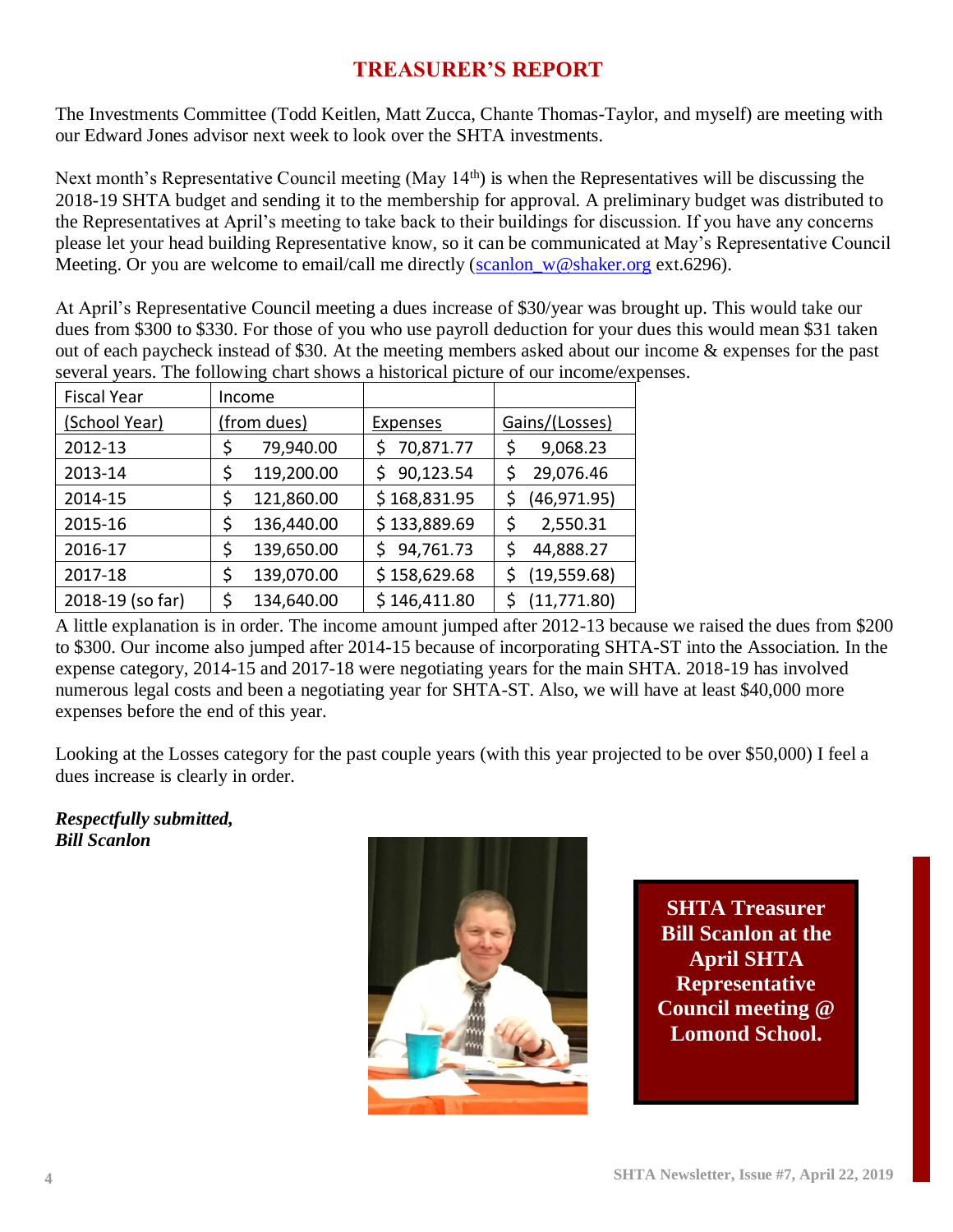





**SHTA President John Morris, SHTA Vice President Matt Zucca and SHTA Secretary Darlene Garrison at the April SHTA Representative Council meeting @ Lomond School.**

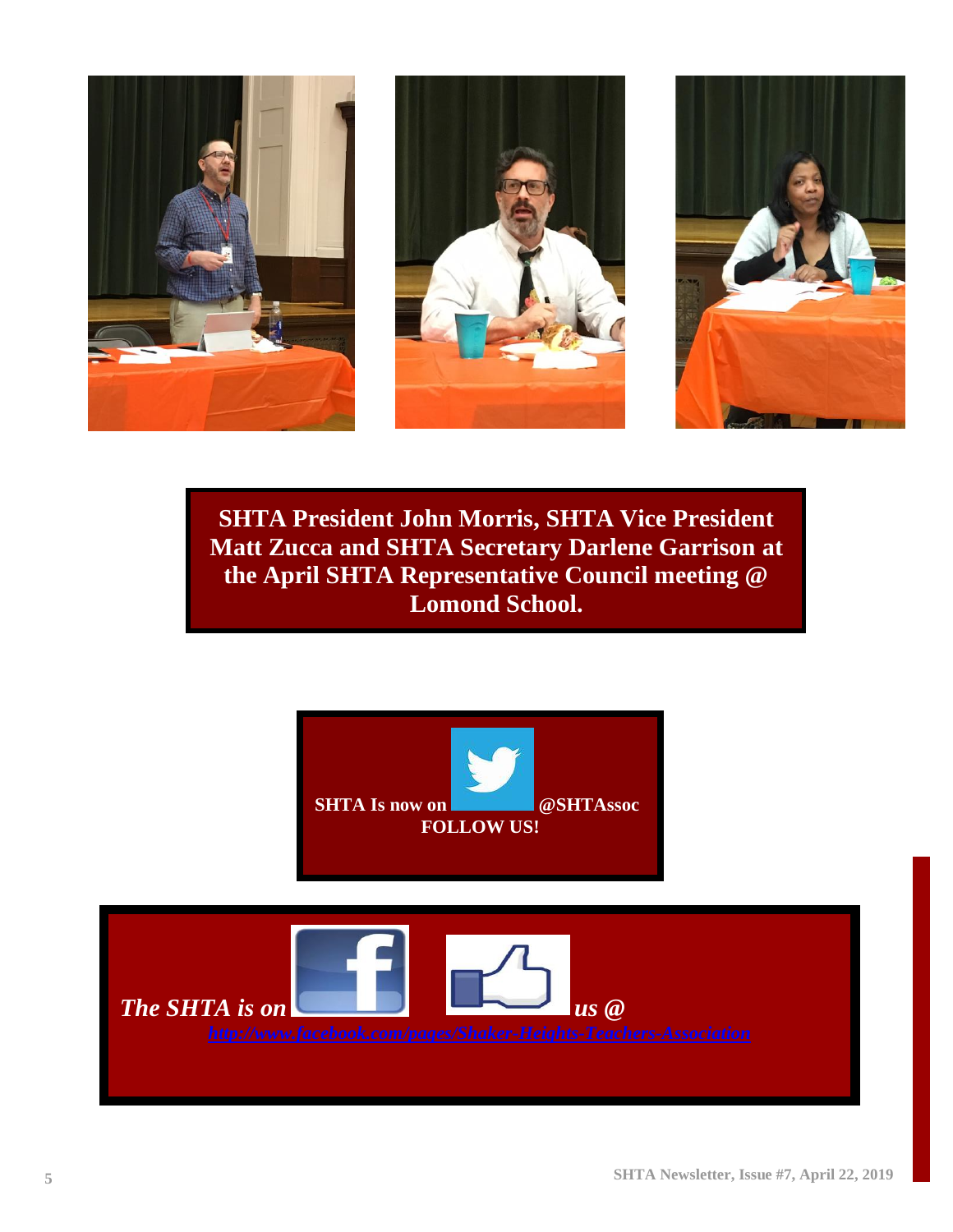# *EXECUTIVE BOARD REPORTS*

## **PROFESSIONAL RIGHTS AND RESPONSIBILITIES REPORT**

In the last month, I attended an Insurance Committee meeting and assisted members with questions about personal days, maternity leave, FMLA, supports for resident educators, limited contracts, and the pilot for a sick day transfer program.

The switch from Anthem to Medical Mutual has saved the school district \$2 million, which is great news. In most cases, the coverage and service provided by Medical Mutual has been on par with Anthem. Unfortunately, there are still Emergency Room (ER) claims that are not being paid and a few still in an appeals process. I expressed my unhappiness with this again at the Insurance Committee meeting. I told Medical Mutual there are teachers who want to switch back to Anthem because of the poor service around unpaid ER claims. The administration is equally concerned about this ongoing problem and will continue to offer help with the appeals process. If anyone has an unpaid ER claim, they should contact Sarah Fish in Human Resources.

Personal days are personal. The only time a member needs to get permission from both the building principal and Human Resources is when the personal day falls before or after a holiday.

If you are a resident educator working toward a professional five-year license, please communicate with your mentor, Human Resources, and the ODE on a regular basis. As requirements change each year, misinformation can lead to problems on your path to licensure.

One member who received a letter in error about an upcoming non-renewal recently found out she will be offered a limited contract for 2019-20.

I am serving on the committee to establish a pilot sick day transfer program, which recently started meeting. Both that committee and the supplemental committee will meet in the next few weeks. Look for reports about those meetings in the May newsletter.

#### *Respectfully submitted, Mike Sears, chairperson*

## **EVALUATION COMMITTEE**

As we wind down to the end of the school year, Peer and Administrative Evaluations should be completed and uploaded to eTpes. Teachers will need to PIN their final rating on eTpes with their building administrators. The District SLO resulted in a rating of 3 for this year. Peer evaluations should be completed by May 1.

Peer Evaluation continues to be a strong program across the district. Administration and the Evaluation Committee are supportive of growing this program and encourages all interested teachers on continuing contracts to participate. Peer Evaluation Intent Forms will be sent out via a Google Form by the end of April. Participants must be OTES trained and certified by the end of September and receive approval from their building principal. Several OTES trainings are occurring at the ESC in coming months. Please follow this link for details. If you have any trouble registering for training, please contact Emily Rucker.

Building administrators approving and/or denying Peer Evaluation applicants are asked to communicate with coordinators during this process. Andrew Glasier serves as the High School Coordinator, Addie Tobey serves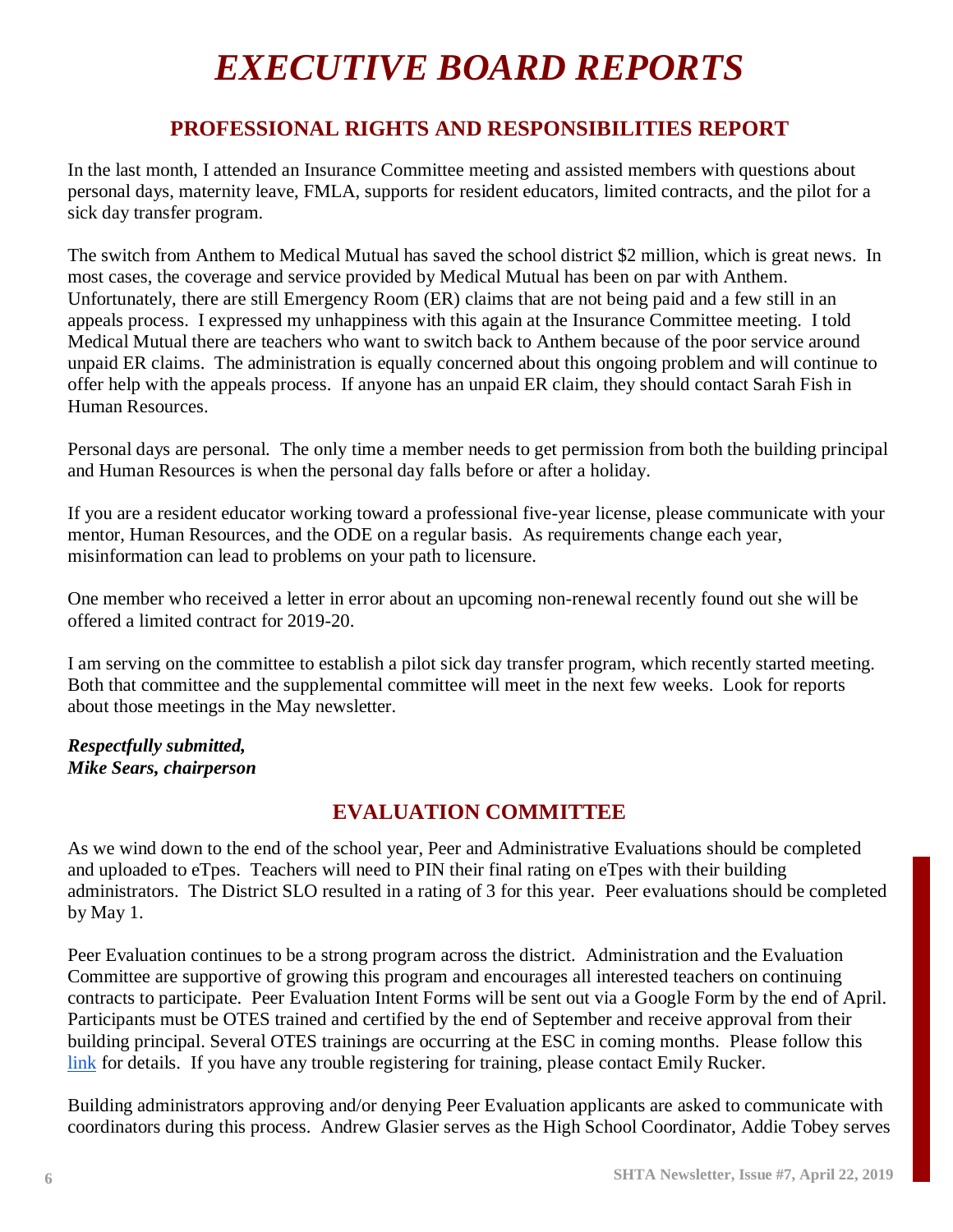as the coordinator for the Middle School and Woodbury, and I serve as the coordinator for all five K-4 buildings. We will contact you after applicant forms are due in May.

With the 2020-2021 school year, the state will be making unknown changes to the OTES requirements. For the 2019-2020 school year, we will hold steady with current forms and protocols as indicated by the Teacher Evaluation Packet and effective observation and conferencing practices. Please look for a quick survey before the end of this school year regarding your experience with the evaluation process. We will use this data to better understand how evaluation is going across the district and to plan for an evaluator refresher session in August. Please be sure to complete this anonymous form when it arrives in your inbox!

For your convenience, I will continue to link [Teacher Evaluation Process](https://drive.google.com/file/d/1sKr_Wg158CUZj_kForlnVHyDbV8Qd4C7/view) to this monthly submission. Please reference it if you have questions and feel free to contact us to support your evaluation needs. As I've said many times...*Ideally, the process should be a tool used to build relationships and trust, spark reflection, and ultimately improve practice to raise student achievement. One step towards reaching this ideal is for everyone to have a shared understanding of the process and do their best to follow it*.

#### *Respectfully submitted, Lena Paskewitz, chairperson*

## **PAST PRESIDENTS COMMITTEE**

It has been a month of meetings for me. I attended the presentations from the two finalists for Superintendent. My best wishes go to Dr. David Glasner who will become the next Superintendent of the Shaker Heights City Schools. I attended the Insurance Committee meeting and the March Regular meeting of the Board of Education and was pleased to watch the Board approve 18 teachers for continuing contracts. The Board listened to an update on the search for a High School principal, which is on track to have a final candidate presented to the Board at the May meeting.

I attended the Finance and Audit Meeting on April 18, 2019. Among the topics was the five-year financial forecast. The committee discussed several options which included the necessity to cut staff positions (including teaching positions). It is already expected that 14 employee positions will be cut for the 2019-2020 school year and the F&A Committee discussed cutting an additional 5 employee positions per year through 2023. (FYI—11 positions were eliminated in 2018-2019). In conjunction with these proposed reductions in force, the F&A Committee expressed the preference to delay the next school levy from 2020 until 2021.

As teachers, it is important that you be aware of the financial plans for the district and how they will impact the instructional program. Since teachers are the largest employee group, they could experience significant reductions. Fewer employees will most likely means larger class sizes, limiting program options, and fewer support personnel. We already have serious issues with the lack of appropriate support services for students with special needs. Employee cuts cannot help but impact instruction.

School finance, particularly in Shaker, is at best a conundrum. The schools are the heart of the city of Shaker Heights. They are the primary reason people move to the city. Reducing programs and services in the schools makes them less attractive to prospective residents. Conversely, the lack of revenue from commercial property taxes places the tax burden on residential property owners. Maintaining the quality of the schools and keeping them among the best in the country means asking residents to continue to pay significantly large property taxes and to vote to increase them.

The Finance and Audit Committee recommended reducing staff and delaying the levy. What do you recommend? Look around the district. Where do you see ways to save money? After the Fernway fire, the district found that they could absorb an entire school into existing buildings although admittedly not in ideal conditions. However, doesn't this indicate that there are buildings with additional space? How will we use that space when Fernway is reopened? Which of the remaining buildings is the costliest to maintain? Would it be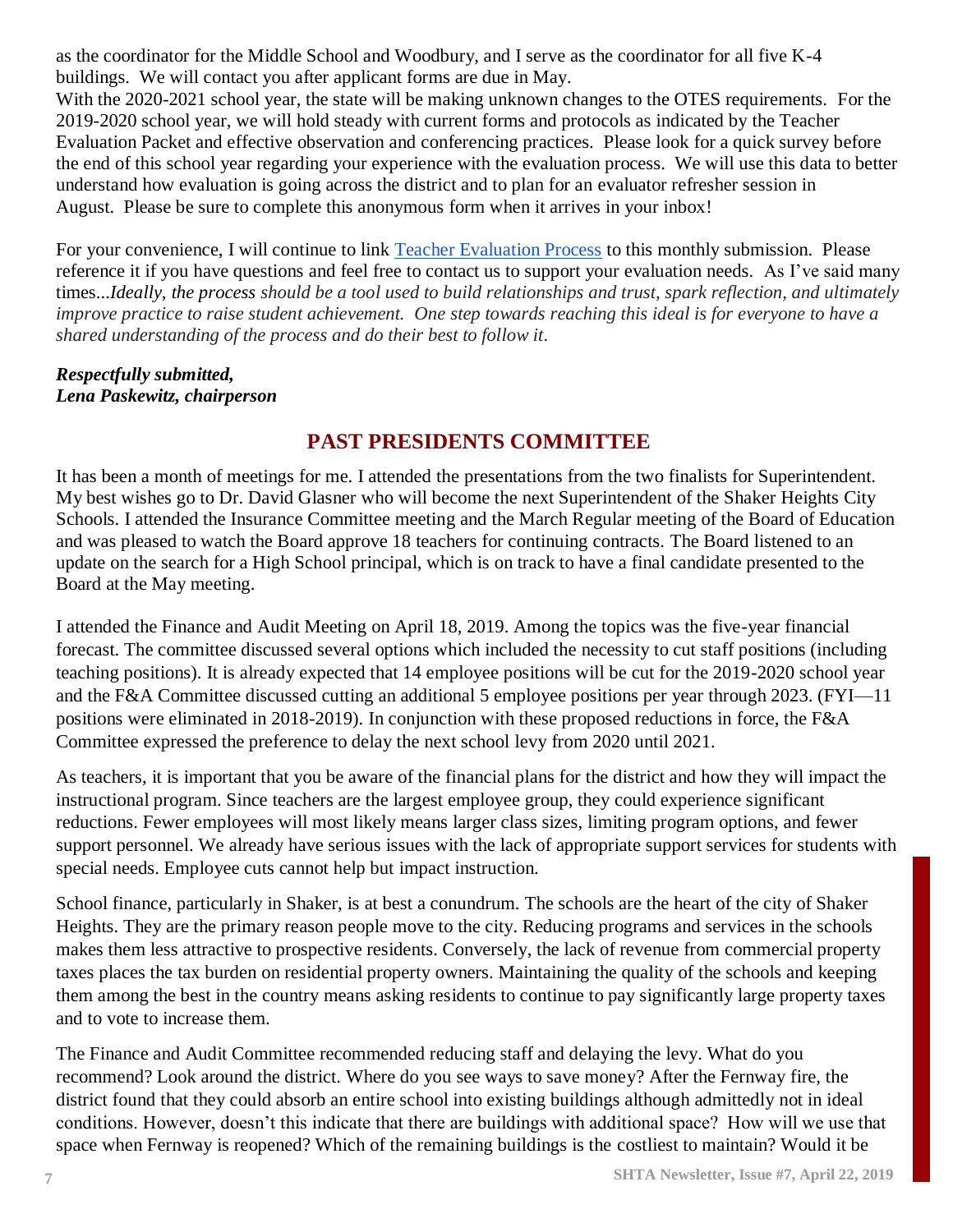more cost effective to move our preschool programs into one building and redistribute elementary students into other buildings?

At this point, the Finance and Audit Committee has focused on reducing staffing to reduce costs. A true longterm plan is needed for facilities. I know that many of the possibilities regarding each neighborhood school will be difficult to accept. So will larger class sizes. And fewer support personnel for special needs students. And possible cuts to extra-curricular and other programs. And the list goes on…

What we have now is an opportunity. You work in these buildings. What suggestions could you make to use our facilities more efficiently? Developing a comprehensive plan needs to be a community effort and you need to be involved in the process. I hope the new superintendent, Dr. Glasner, will lead the efforts to create a plan that goes beyond just reducing staff.

*Respectfully submitted, Becky Thomas, chairperson*

## **LEGISLATIVE COMMITTEE**

The Akron Beacon Journal [reports](https://www.ohio.com/news/20190408/wealthy-districts-would-gain-money-in-new-ohio-schools-plan/1) that Ohio House of Representatives Cupp (Republican) and Patterson (Democrat & former teacher) are promoting a bill that would change how schools are funded in Ohio. Initially the bill is getting some support from both parties. More details to follow.

Politico is [reporting](https://www.politico.com/story/2019/03/21/devos-roll-back-obama-policies-1288782) on the federal courts denying recent Trump/Devos attempts to change education at the national level. Therefore, a lot of what the Department of Education is carrying out are Obama-era initiatives.

Kamala Harris is [proposing](https://www.politico.com/story/2019/03/23/kamala-harris-teacher-pay-proposal-1233066) increases in teacher pay.

If you know of an education issue that is in transition in the legislative world, please let the Legislative Committee of the SHTA know about it.

#### *Respectfully submitted, David Klapholz, Chairperson*

## **POLICY COMMITTEE**

During our April SHTA Representative Council meeting, I proposed a motion to add language to our May ballot that would amend our constitution by adding a Special Education Committee. This addition would allow the SHTA to focus on problems in the district concerning special education and elevate the concerns of our special education members by addressing their needs through our representative council. SHTA membership will have an opportunity this May to vote on the two By-Laws that would be amended in order to add a Special Education Committee. The following is the proposed amendments with new language highlighted:

Amendment to BY-LAW V STANDING COMMITTEES section B. Committees, changed to say-1. Standing committees are designated as: Legislative, Social, Membership/Elections, Publications, Legal Aid, Public Relations, Salary-Tenure, Teacher Education, Professional Rights and Responsibilities, Policy, Investments, Evaluation, Support Teachers, and Special Education.

Amendment to BY-LAW V STANDING COMMITTEES *add* section P. Special Education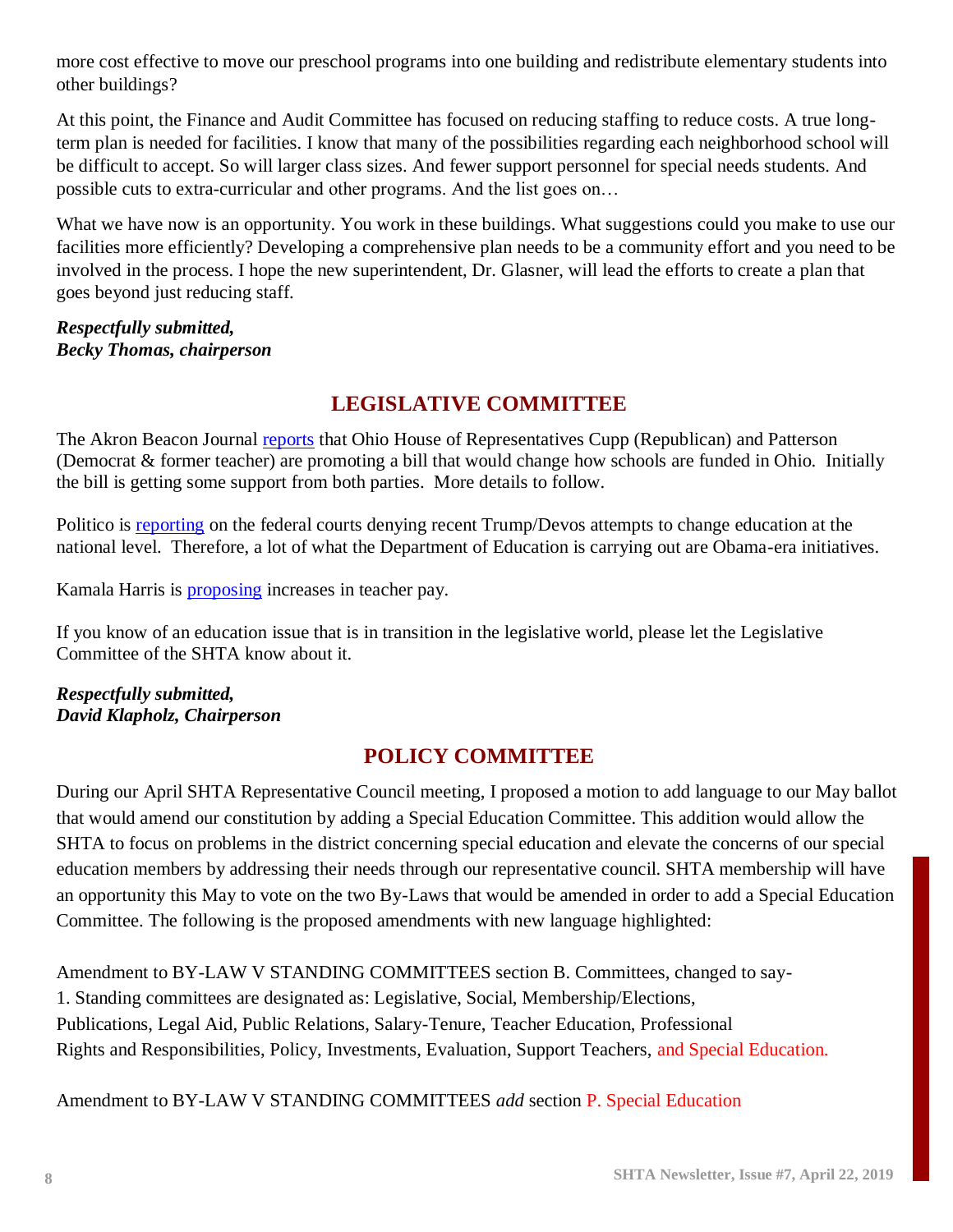There shall be a Special Education Committee whose responsibility shall be to report Special Education concerns to the Executive Board. The Special Education Committee will review and present issues to the Association concerning district policy in order to maintain consistency with state law, the contract, and the current procedures and programs of the Association.

#### *Respectfully submitted, Tim Kalan, Chairperson*

## **MEMBERSHIP & ELECTIONS COMMITTEE**

Petitions for 2019-2021 Office are now available. They must be filed with me, at Woodbury School no later than 4:00 pm Friday, April 26th. If you are interested in serving as a representative for your building for the 2019- 2020 school year, please submit your name to your SHTA head building representative as soon as possible. I sent an email with detailed instructions regarding this process. The budget vote and election will take place in your buildings on Monday, May 20, 2019.

Our organization has 474 SHTA and SHTA ST members! Here is the breakdown by building:

| Boulevard          | 30 SHTA        | and | 4 SHTA ST members |
|--------------------|----------------|-----|-------------------|
| Fernway            | 27 SHTA        | and | 1 SHTA ST member  |
| Lomond             | 33 SHTA        | and | 5 SHTA ST members |
| Onaway             | 33 SHTA        | and | 2 SHTA ST members |
| Mercer             | 30 SHTA        | and | 4 SHTA ST members |
| Woodbury           | 70 SHTA        | and | 6 SHTA ST members |
| Middle School      | 73 SHTA        | and | 1 SHTA ST members |
| <b>High School</b> | 145 SHTA and   |     | 9 SHTA ST members |
| <b>District</b>    | 1 SHTA member. |     |                   |

#### *Respectfully Submitted, Chante Thomas-Taylor*

## **PUBLIC RELATIONS COMMITTEE**

The Public Relations Committee has purchased this year's teacher appreciation gift. This year's gift will make a profound statement for years to come. We have also completed our annual advertisements in the both *Shaker Life* magazine and the High School yearbook. T-Shirts are still available for purchase. Please send an email to Robert Bognar with your request, including size and school, and I will be happy to send one immediately. All shirts are the soft heather fabric and available in a variety of sizes.

#### *Respectfully Submitted, Bob Bognar*

## **The PAC of the SHTA COMMITTEE**

I contacted Ohio State Representative Boyd's office to find out if there has been any progress with *Aisha's Law*. I was told that the bill has been introduced to the Ohio House of Representatives and is waiting to be assigned a number. I will follow this bill and keep everyone updated.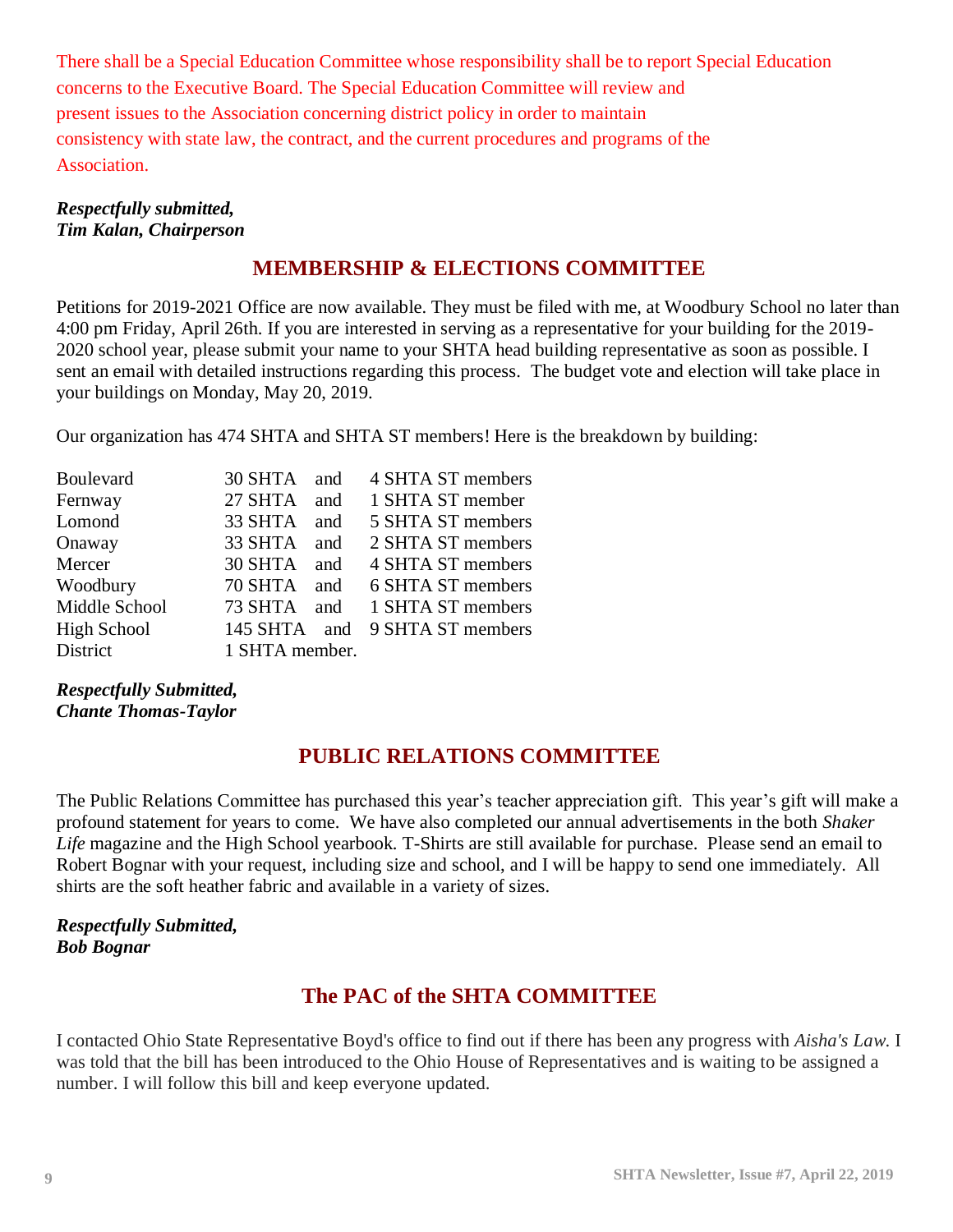I also continue update the *[SHTA PAC Facebook](https://www.facebook.com/pg/PAC-of-Shaker-Teacher-Association-143877709008822/posts/)* page. Feel free to share any articles with me, which you feel would be important to post to our PAC page.

### *Respectfully Submitted, Cathy Grieshop*

## **SHTA ST COMMITTEE**

We have not yet received a final copy of our contract from the District and their attorneys. Meanwhile, Intervention Specialist Support Teachers and English Language Learner Support Teachers who went onto the SHTA wage scale thanks to our new contract are expressing their feelings:

*The pay raise and retro pay has already had a major impact on my family's life. My children and grandchild live out of state. Traveling to see them is a major expense on our income at the Support Teacher wage. Now, I can travel to see them and stay involved in their lives each month. My husband and I are even contemplating signing up for cable.* 

#### *I'm now able to stop drawing from my savings account to meet my monthly bills! It means less paycheck-topaycheck living.*

We believe that ALL certified, licensed Ohio teachers hired by the District to educate Shaker's students should be compensated on a level playing field. Shaker would never say that some of our students are worth more than others, but up to now, the District has insisted that some of our *teachers* are worth more than others. We fervently hope that the next round of negotiations, with Dr. Glasner at the helm, puts an end to this blight on Shaker's practice when it comes to the values of equity and excellence.

#### *Respectfully Submitted, Bonnie Gordon*

## **TEACHER EDUCATION COMMITTEE**

This month, 18 teachers were granted a continuing contract from the Shaker Heights Board of Education. They will be recognized at the District Recognition Reception on Wednesday, May 22nd in the Shaker Heights High School cafeteria. I would like to commend the following teachers who were approved for continuing contract status this year:

**Jaclyn Abrams, Alison Bradford, Jessica Chumney, Daniel DeJohn, Jenifer Halapy, Meryl Haring, Kara Horvat, Sarah Kelley, Katherine Klimek, Anne Krzwicki, Justin Lockhart, Marie Marschall, Moisio Mitchell, Anjali Rao, Robert Senor, Stephanie Smith, Zheng Tang, and Kristina Walter.**

*Respectfully Submitted, Lisa Hardiman*

## **SOCIAL COMMITTEE**

Our annual District Recognition Reception will be on Wednesday, May 22, 2019 in the High School's Upper Cafeteria at 3:45 p.m. Newly tenured teachers and retiring teachers will be honored. SHTA President Dr. John Morris will also recognize a SHTA member for their dedication and service to the Association. All Shaker employees are invited and encouraged to attend! I hope to see you there!

*Respectfully Submitted, Selena Boyer*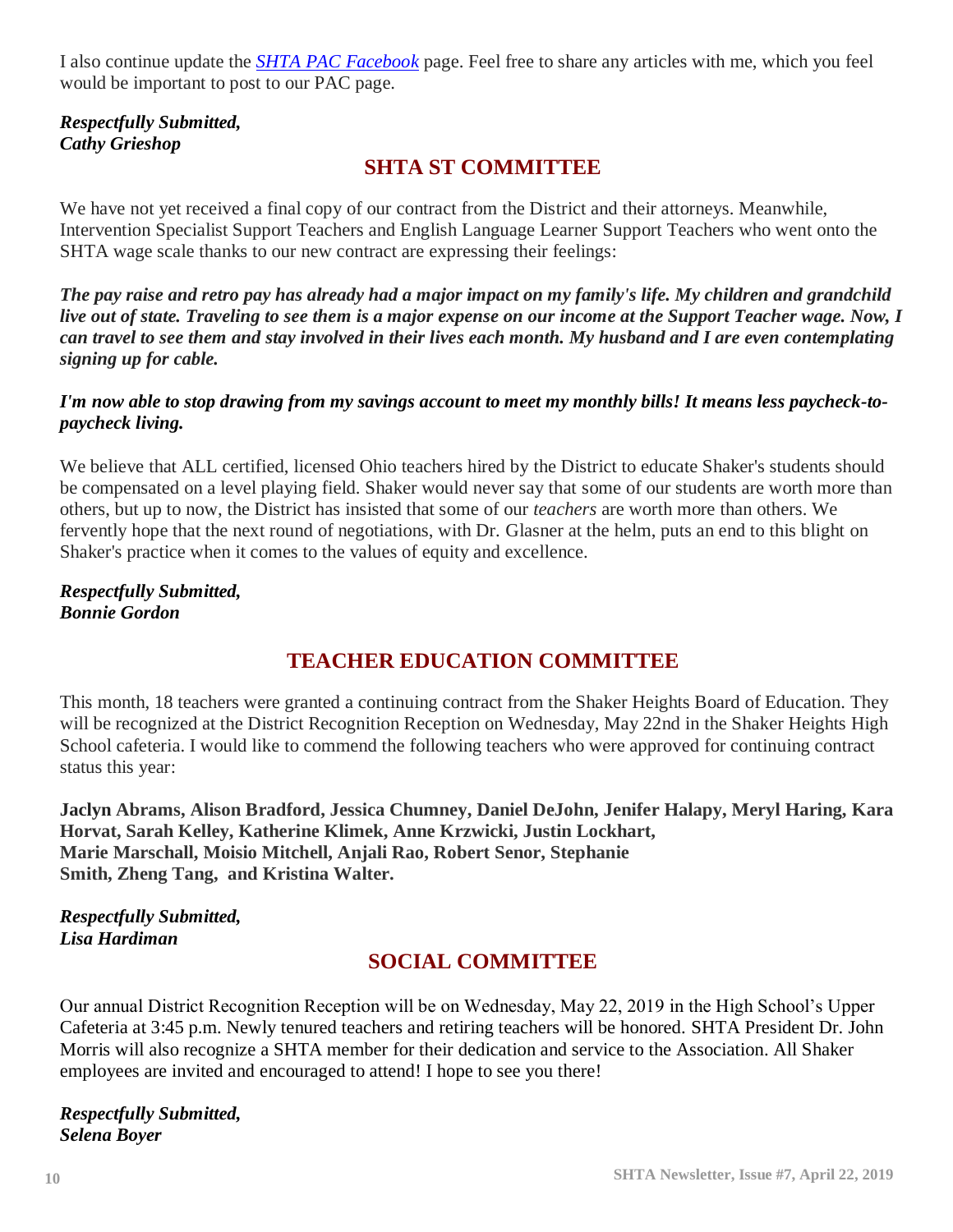## **MINUTES FOR THE REPRESENTATIVE COUNCIL MEETING APRIL 15, 2019: LOMOND SCHOOL**

**SHTA President, John Morris** started the April 15th Rep. Council Meeting at 4:31P.M. **Tina McCauley, Assistant Principal of Lomond Elementary School** welcomed SHTA members to Lomond. She expressed the excitement she feels when she has the opportunity to see Shaker staff members.

**MINUTES** from the March 11, 2019 Rep. Council meeting were accepted and approved. Motion made by James Schmidt and Seconded by Bonnie Gordon.

#### **Administration Report**

#### **Dr. Terri Breeden was present to share report from Central Office**

- Excited about the appointment of Dr. David Glasner as Superintendent of Shaker Schools. Looking forward to working with him.
- Excited about the High School Principal search.

#### **P.T.O. Report No PTO Officer present to give report**

#### **Officer's Report** *President, John Morris*

- Attended Superintendent Meetings
- Met with incoming Superintendent Dr. David Glasner
- Attended HS Principal Meetings
- Spoke with Washington Post
- Spoke with IdeaStream
- Attended Insurance Committee Meeting
- Assisted with a personnel issue
- Updated SHTA Facebook pages and CCES Facebook pages
- Communicated with Interim Superintendent Dr. Stephen Wilkins
- Communicated with HR Director Dr. Lois Cavucci
- Assisted on job share and reduced time issues
- Assisted on RESA issue with Mike Sears
- Assisted with FMLA and Leave Issues
- Asked James Schmidt to revive work on Sick Day Transfer program
- Spoke with members of the Batchelder Group a lobbying firm from Columbus who were seeking information on educational issues in Northeastern Ohio
- Worked on Special Education Issues
- Talked to Dr. Erin Herbruck about HS Principal Search
- The SHTA was awarded the Ohio School Public Relations Association's "Friend of Education Award" for our work on creating, holding and collaborating on the vigil honoring Aisha, with SHTA Secretary Darlene Garrison and SHTA Woodbury member Jackie Conway-Scanlon, attended the OHSPRA Achievement Awards luncheon on Thursday, April 11 at the Renaissance Westerville-Polaris Hotel.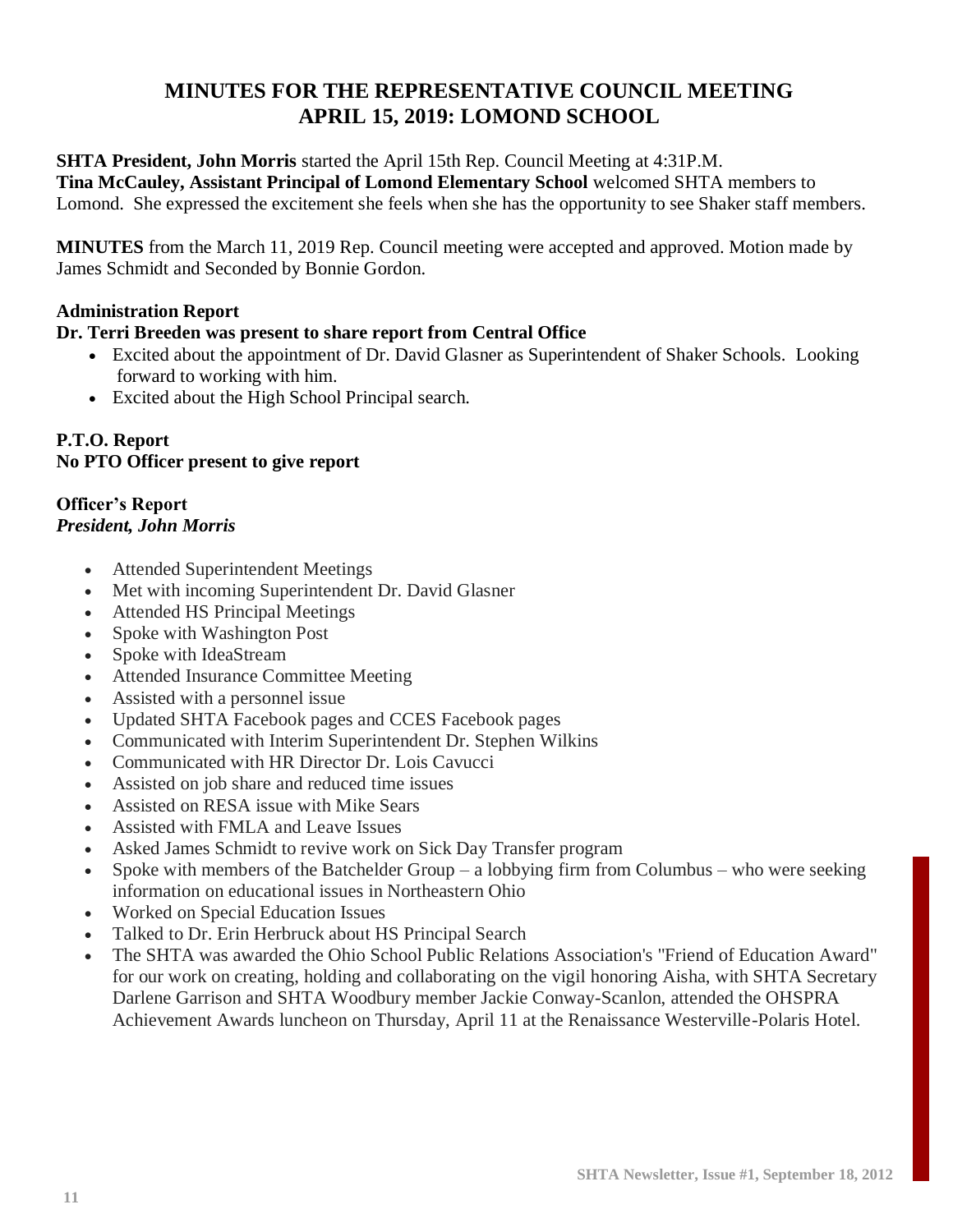This was the statement submitted for the award:

*On Saturday, November 17, 2018, Aisha Fraser, a much-beloved Shaker Heights Schools sixth grade teacher and Shaker Heights High School alum, was brutally murdered by her estranged husband. Our entire community—students, her fellow staff members at Woodbury Elementary School, families, residents across the City and beyond—were shocked and deeply saddened by her loss. Only three days after her death, the Shaker Heights Teachers Association (SHTA), the collective bargaining unit for Shaker Heights Schools teachers, organized a beautiful candlelight vigil to honor Ms. Fraser. The vigil was open to the entire Shaker Heights Community. More than 1,000 students, teachers, friends of Ms. Fraser and community members joined the SHTA's solemn, moving tribute to Ms. Fraser, who was such a lovely, caring, kind-hearted human being. The Communications office provided support to the SHTA to promote the vigil, though the entire event was planned and executed by the SHTA.*

*Organizing this type of event goes well beyond the expectations of Shaker Heights Schools teachers, however, the SHTA membership is truly remarkable. Their collaboration and desire to host a fitting celebration of Ms. Fraser's life for our entire Shaker Heights community was nothing short of extraordinary. The video of the vigil was watched approximately 9,000 times and the social media video montage of the vigil, which Communications created and posted on Facebook was viewed 11,000 times and shared 195 times.*

#### *Vice President, Matt Zucca*

- Disbursing funds for Fellowship Grants. If you won a fellowship grant please submit your receipt.
	- Reimbursements will end in May and Start again in September
- Dealt with testing concerns in an Elementary School building
- Received a thank you note from the Shaker Schools Foundation for the donation to *the Night for the Red & White.*
- Attended the Superintendent Search

#### *Secretary, Darlene Garrison*

- Please make sure to check the attendance sheet. Should be accurate for next month's meeting.
- Attended the OHSPRA Achievement Awards luncheon on Thursday, April 11 at the Renaissance Westerville-Polaris Hotel

#### *Treasurer, Bill Scanlon*

- Attended the Shaker High School Marching Band Italy trip with Dr. Glasner.
- Set up financial planning meeting with Brady Krebs, next week.
- Worked on budget for next school year
	- o 1st page financial report and expenses
	- o 2nd page budget
	- o Preliminary budget was looked over by the Executive Board on April 08th.
		- Next month, Rep. Council will vote on the budget
	- o The 2nd to last column is the potential budget and was discussed by the Executive Board.
- Question regarding legal expenses legal expenses has nothing to do with negotiations legal
- Next year is not a negotiation year

#### **Executive Board Reports**

#### *Past President, Becky Thomas*

- Attended Meetings
	- Superintendent search interviews
	- Insurance Committee Meeting
	- Board of Education Meeting on April 9th
		- 18 teachers received continuing contracts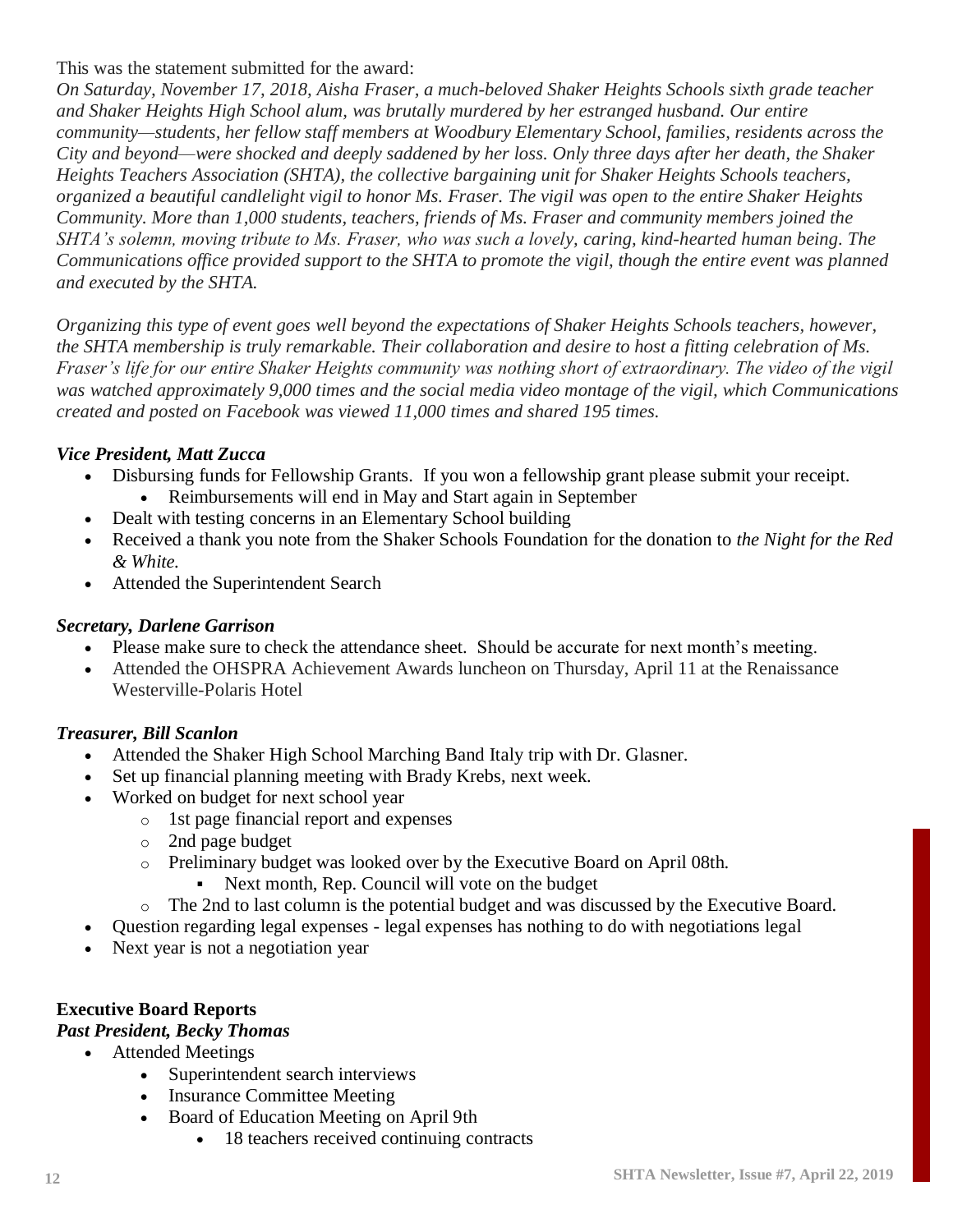- the high school principal search is on track to have final choice for the May 14th Board of Education Meeting
- Will attend the Finance and Audit meeting on Thursday, April 18th Topic: The 5-year forecast.

#### *Teacher Education, Lisa Hardiman*

• 18 teachers will be receiving continuing contracts

#### *Support Teachers, Bonnie Gordon*

• Report given under Building Reports

#### *Membership/Elections, Chante Thomas-Taylor*

- This is an election year
	- endorsement forms for candidates will be due on Friday, April 26th
	- please submit any new names to be added to ballot for building reps.
- Elections will take place on the 3rd Monday of May.

#### *Policy, Tim Kalan*

• Attended Teacher Evaluation Meeting

#### *Public Relations, Bob Bognar*

- Annual ads have been completed and purchased
	- *Shaker Life* Magazine
	- Shaker Heights High School Yearbook
- Teacher Appreciation gifts have been purchased and will certainly make a statement for years to come.
- Some t-shirts are left for purchase.

#### *Evaluation, Lena Paskewitz*

- Will be sending out Peer intent forms will be a Google Form this year
- Several OTES sessions will take place this summer that the district is paying for, look out for the emails.

#### *Legislative, Dave Klapholz*

Bill was created to change the way the state funds Private and Charter Schools.

#### *Publications, Andrew Glasier*

- Updated Facebook & Twitter Pages
- Sent newsletter out to members, retired members, and administration
- Sent out SHTA Break For Books announcement and have been posting pictures on Facebook. Winner is Karmi Moldavan, music teacher at Fernway
- Need an editorial from Fernway, Mercer and/or Lomond!
- SHTA file cabinet: need to look through and categorize
- SHTA T-shirt days: April 26 and May 31st
- Working with Evaluation Committee and Peer Evaluation coordinators to plan for end of the year and next year.

#### *Social, Selena Brown*

- District Recognition Reception is scheduled for Wednesday, May 22nd.
	- Shaker Heights High School Upper Cafeteria-3:45PM
	- Reps, please hang up flyers all over your buildings, and please talk up this recognition reception to our membership.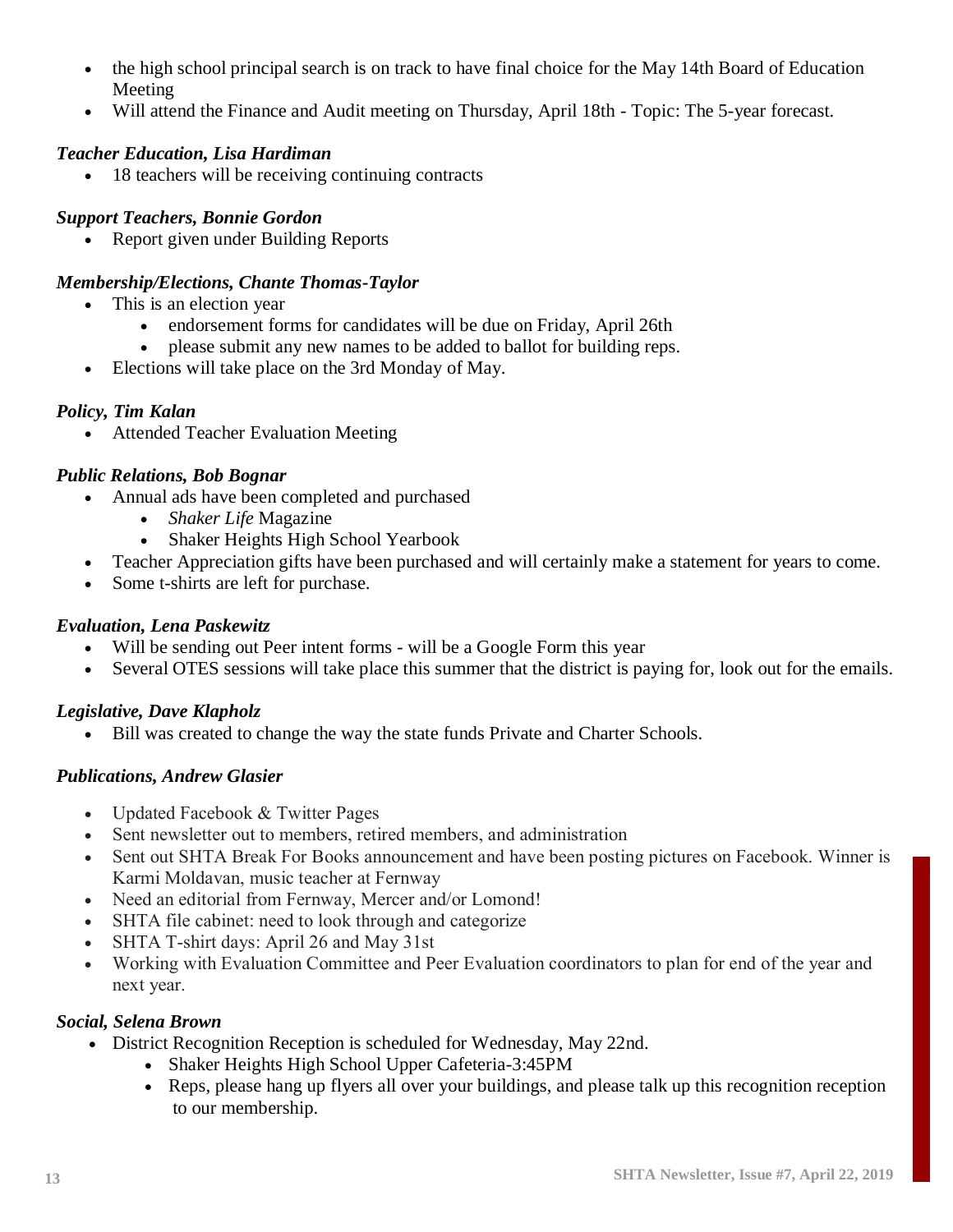#### *Legal Aid, Cathy Grieshop*

• Contacted the Representative Board Office to check on any progress on Aisha's Law. The Law has been assigned a number.

#### *Professional Rights and Responsibilities, Mike Sears*

- Please remember that Personal Days are just that, "Personal Days"
	- Only before or after a holiday, the form must be filled out and approved.
- Attended Insurance Committee Meeting
	- o Two million dollars saved by the district by changing over to Medical Mutual.
- Working on a few issues with Emergency Room visits and appeals
	- o Please contact Sarah Fish with Emergency Room issues, she will walk you through the appeals process.
- Answering questions about maternity leave and leave of absence.

#### **Building Representative Reports**

#### *Boulevard, Angela Anderson*

- Inquiry made about the transfer of sick time discussed earlier: it is in the works
	- No Report

#### *Fernway, Victoria Goldfarb*

- Air conditioner and heater replaced at Onaway.
- Air quality came back clean

#### *Lomond, Steve Smith*

• Working on testing issue with administration

#### *Mercer, Cathy Richards*

- Shortage of substitute teacher concerns, month of March data from Support Teachers:
	- 2 full days of coverage
	- 8 half days of coverage
	- 1 quarter day of coverage

#### *Onaway, Paula Klausner*

• No Report

#### *Woodbury, Angela Goodrum*

• No Report

#### *Middle School, John Koppitch*

- A new behavior incident form has been implemented at the middle school. In the event that the MIT team has to be contacted, teachers are to complete a Google form describing the incident and interventions that have already been implemented. This information will be transported into a Google Sheet that will also display the consequence issued by the MIT team or administration.
- I was asked to be a part of our school's building emergency plan committee. We had a table top discussion regarding our active shooter procedures and are re-evaluating them. The building principals were present, as well as head of security for our school and Vic Ferrell, head of district security. We will be meeting a few more times before our next lockdown drill.

#### *High School, James Schmidt*

- Dealt with a teacher discipline issue with administration.
- Working with Dr. Glasner to make sure that teachers get lunch fairly during the EOC testing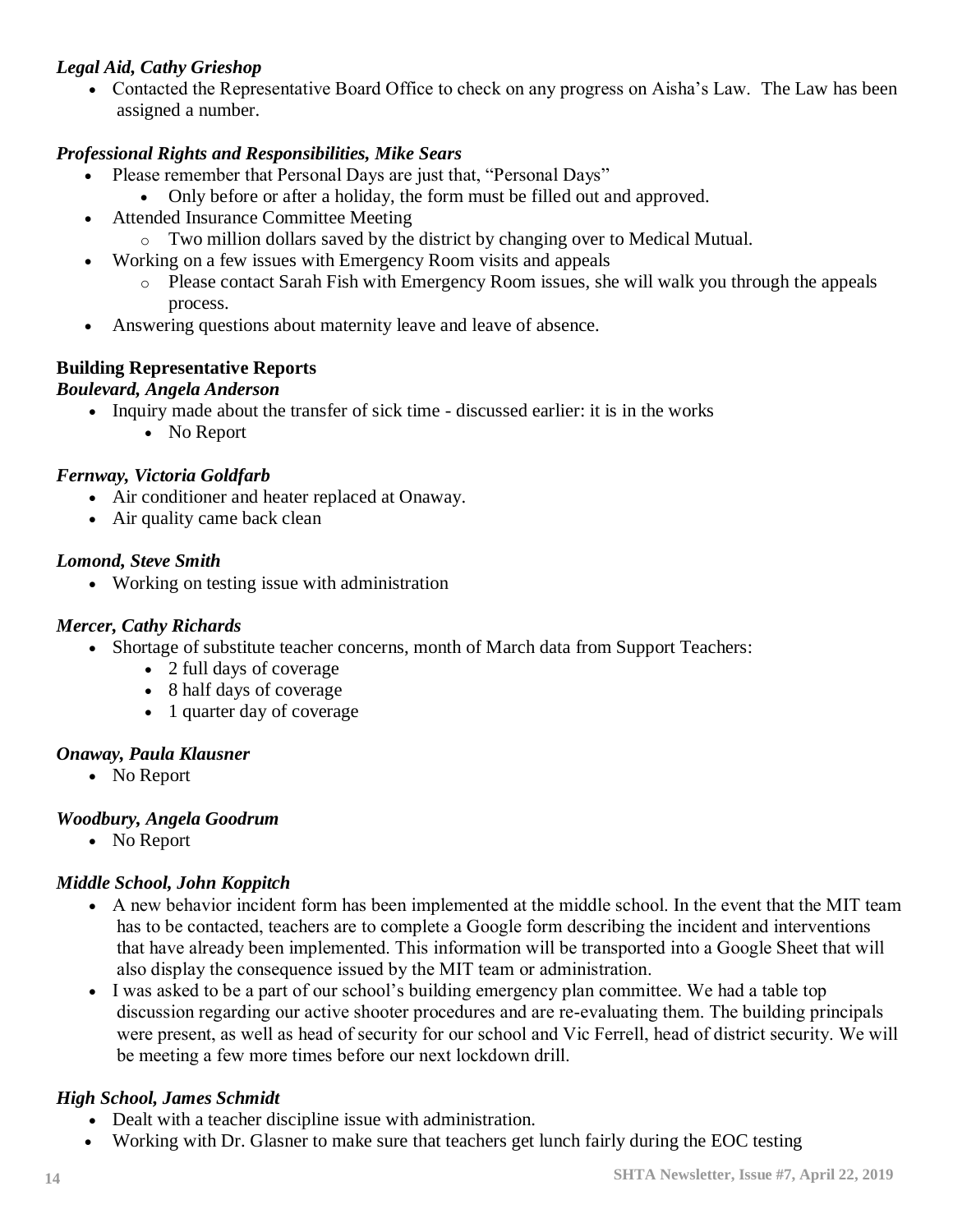#### *Support Teachers, Bonnie Gordon*

- Received no contract yet, it has been 3 months waiting.
	- Lawyer for the district stated that the holdup is on the side of administration.
	- Support Teachers notice the difference in pay this is causing, life changes
		- Regular food bills are now being paid for by using their savings account
			- Having to make a choice of seeing grandchildren or not profound effect

#### **Old Business**

• None

#### **New Business**

- James Schmidt brought a Motion to Propose "I would like to propose an increase in dues from \$300 annually to \$330 annually be put forth to the membership for a vote, in accordance with By Law VII Finances, Section A Dues, Paragraph 1, which states, "A change in the amount of dues shall be presented to the membership for its approval."
- Tim Kalan proposed a change of language to amend our constitution to create a Special Education Chairperson to the Executive Board.
	- James Schmidt seconded proposal
	- Discussion. Someone from the Special Education department will attend meetings regularly to help keep the membership up to date on Spec. Ed.

#### **Good of the Order**

- Thank you, Lomond Representatives, for hosting the April Rep. Council Meeting.
- Congratulations to Blaire Volbers from SHHS who completed the Boston Marathon in 3 hours and 32 minutes.

#### **Motion for Adjournment**

• Motion made by Paula Klausner and Seconded by Angela Goodrum

#### **April 15th Rep. Council meeting was adjourned at 5:34PM.**

#### **May Rep. Council meeting is scheduled for Monday, May 13th at Onaway Elementary School.**

*Respectfully submitted, Darlene Garrison*

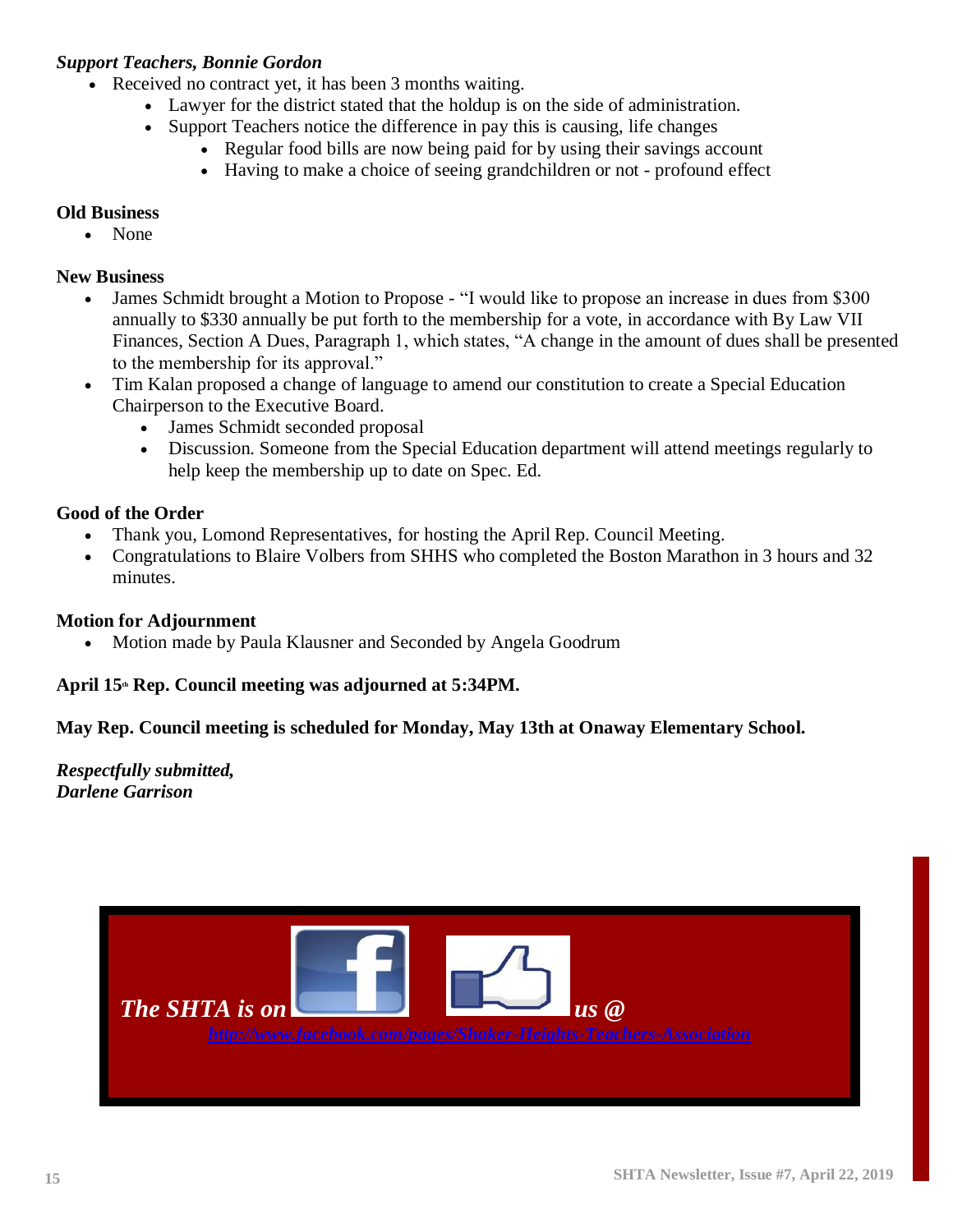**The SHTA Secretary Darlene Garrison takes notes at the Representative Council Meeting at Lomond School.**







**The SHTA April Representative Council Meeting at Lomond School.**